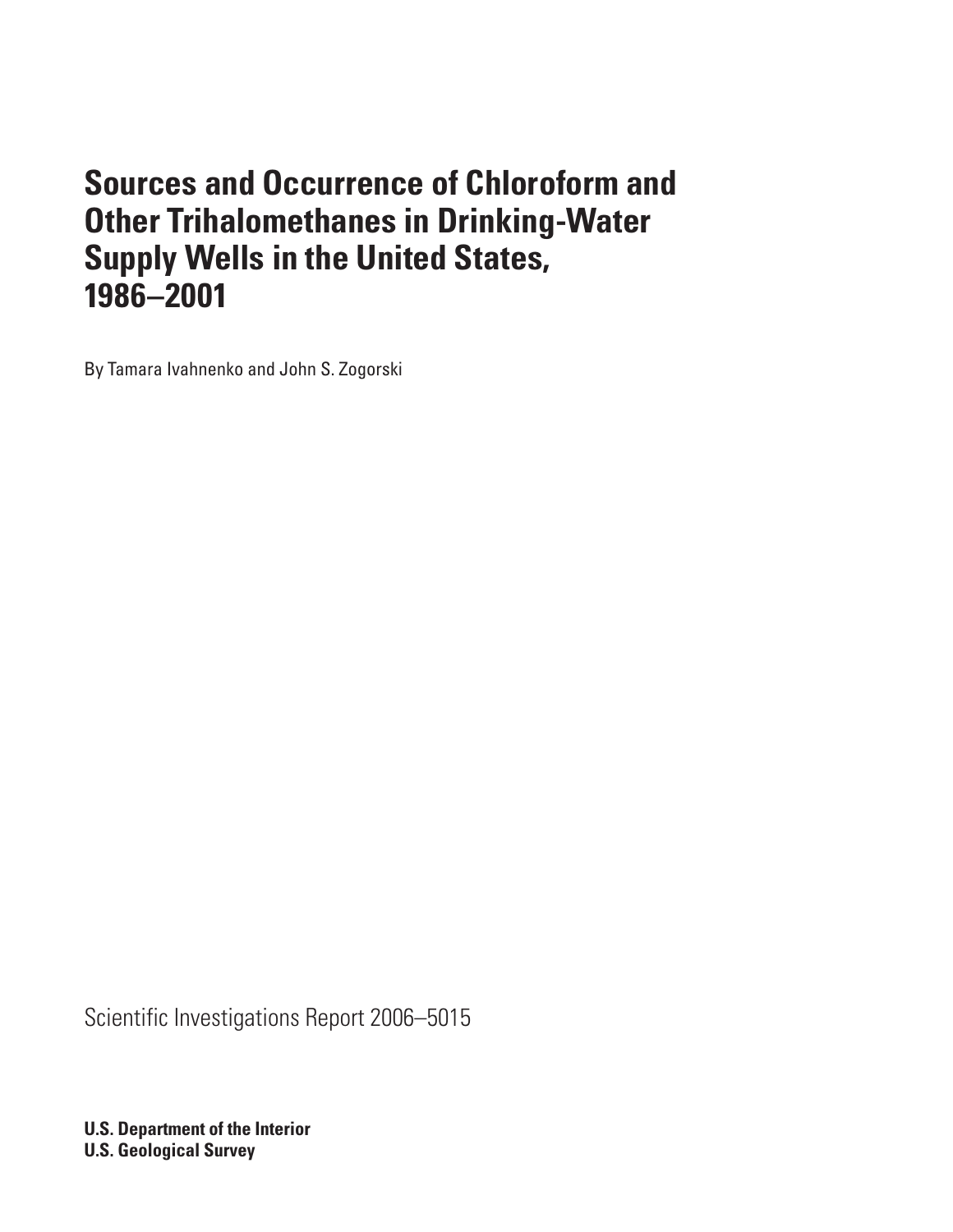### **U.S. Department of the Interior**

P. Lynn Scarlett, Acting Secretary

#### **U.S. Geological Survey**

P. Patrick Leahy, Acting Director

U.S. Geological Survey, Reston, Virginia: 2006

For product and ordering information: World Wide Web: http://www.usgs.gov/pubprod Telephone: 1-888-ASK-USGS

For more information on the USGS--the Federal source for science about the Earth, its natural and living resources, natural hazards, and the environment: World Wide Web: http://www.usgs.gov Telephone: 1-888-ASK-USGS

Any use of trade, product, or firm names is for descriptive purposes only and does not imply endorsement by the U.S. Government.

Although this report is in the public domain, permission must be secured from the individual copyright owners to reproduce any copyrighted materials contained within this report.

*Suggested citation:*

Ivahnenko, Tamara, and Zogorski, J.S., 2006, Sources and occurrence of chloroform and other trihalomethanes in drinking-water supply wells in the United States, 1986–2001: U.S. Geological Survey Scientific Investigations Report 2006–5015, 13 p.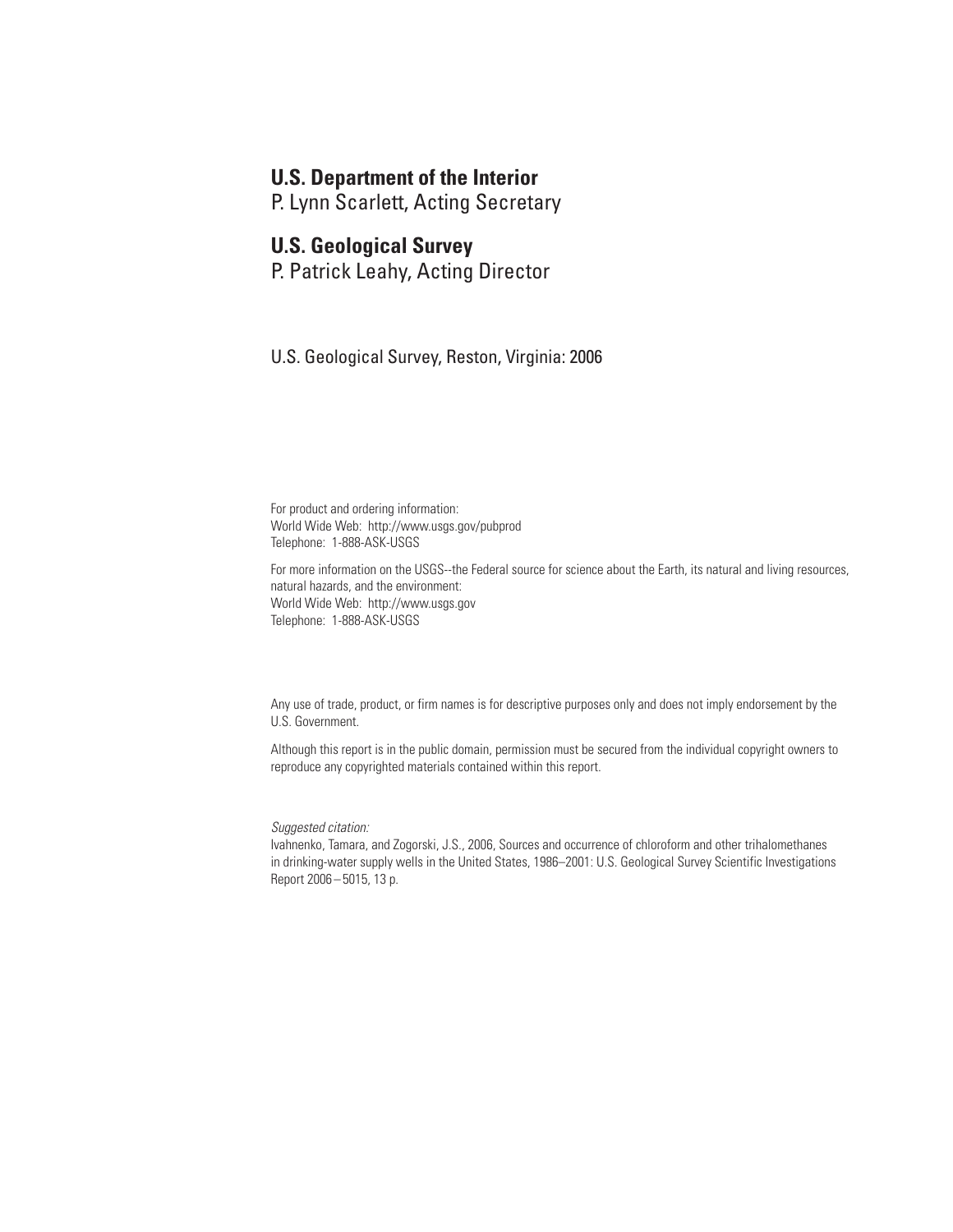## **FOREWORD**

The U.S. Geological Survey (USGS) is committed to serve the Nation with accurate and timely scientific information that helps enhance and protect the overall quality of life, and facilitates effective management of water, biological, energy, and mineral resources. (http://www.usgs. gov/). Information on the quality of the Nation's water resources is of critical interest to the USGS because it is so integrally linked to the long-term availability of water that is clean and safe for drinking and recreation and that is suitable for industry, irrigation, and habitat for fish and wildlife. Escalating population growth and increasing demands for the multiple water uses make water availability, now measured in terms of quantity and quality, even more critical to the long-term sustainability of our communities and ecosystems.

The USGS implemented the National Water-Quality Assessment (NAWQA) Program to support national, regional, and local information needs and decisions related to water-quality management and policy. (http://water.usgs.gov/nawqa/). Shaped by and coordinated with ongoing efforts of other Federal, State, and local agencies, the NAWQA Program is designed to answer: What is the condition of our Nation's streams and ground water? How are the conditions changing over time? How do natural features and human activities affect the quality of streams and ground water, and where are those effects most pronounced? By combining information on water chemistry, physical characteristics, stream habitat, and aquatic life, the NAWQA Program aims to provide science-based insights for current and emerging water issues and priorities. NAWQA results can contribute to informed decisions that result in practical and effective waterresource management and strategies that protect and restore water quality.

Since 1991, the NAWQA Program has implemented interdisciplinary assessments in more than 50 of the Nation's most important river basins and aquifers, referred to as Study Units. (http://water.usgs.gov/nawqa/nawqamap.html). Collectively, these Study Units account for more than 60 percent of the overall water use and population served by public water supply, and are representative of the Nation's major hydrologic landscapes, priority ecological resources, and agricultural, urban, and natural sources of contamination.

Each assessment is guided by a nationally consistent study design and methods of sampling and analysis. The assessments thereby build local knowledge about water-quality issues and trends in a particular stream or aquifer while providing an understanding of how and why water quality varies regionally and nationally. The consistent, multi-scale approach helps to determine if certain types of water-quality issues are isolated or pervasive, and allows direct comparisons of how human activities and natural processes affect water quality and ecological health in the Nation's diverse geographic and environmental settings. Comprehensive assessments on pesticides, nutrients, volatile organic compounds, trace metals, and aquatic ecology are developed at the national scale through comparative analysis of the Study-Unit findings. (http://water.usgs. gov/nawqa/natsyn.html).

Robert M. Heisch

Robert M. Hirsch Associate Director for Water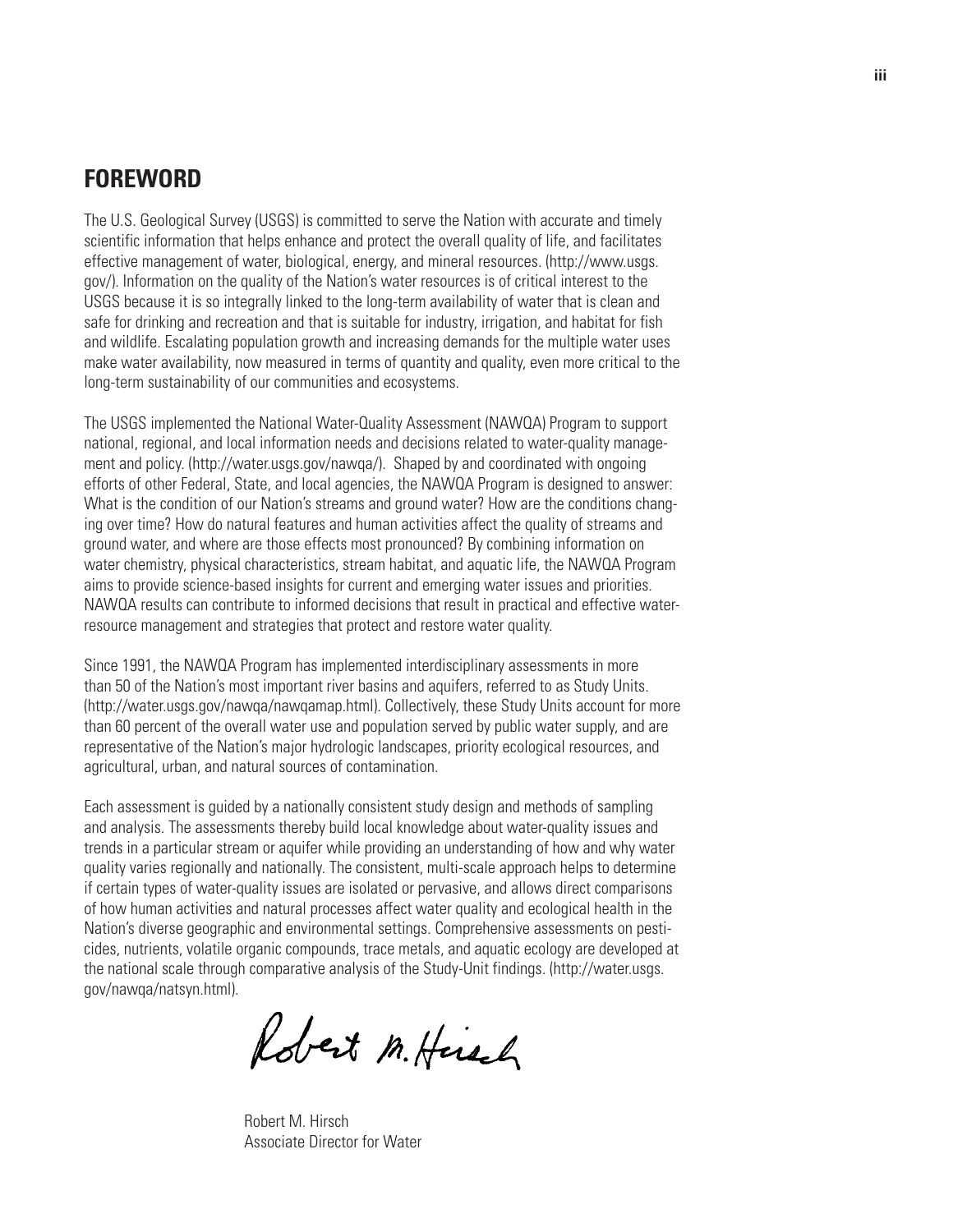# **Contents**

| Evidence for an Anthropogenic Origin of Trihalomethanes in Drinking-Water Supply Wells 4 |  |
|------------------------------------------------------------------------------------------|--|
|                                                                                          |  |
|                                                                                          |  |
|                                                                                          |  |
|                                                                                          |  |

## **Figures**

| Maps showing:<br>$2 - 3$ .<br>2. Total trihalomethane concentrations of 0.2 microgram per liter or greater in<br>3. Total trihalomethane concentrations of 0.2 microgram per liter or greater in<br>Graphs showing:<br>4-6. |    |
|-----------------------------------------------------------------------------------------------------------------------------------------------------------------------------------------------------------------------------|----|
|                                                                                                                                                                                                                             |    |
|                                                                                                                                                                                                                             | .5 |
|                                                                                                                                                                                                                             |    |
|                                                                                                                                                                                                                             |    |
|                                                                                                                                                                                                                             |    |
| 5.                                                                                                                                                                                                                          |    |
| Detection frequencies of chloroform at 0.2 microgram per liter or greater in<br>6.                                                                                                                                          |    |

## **Tables**

|    | 1. Detection frequencies of trihalomethanes in samples from public<br>and domestic wells at an assessment level of 0.2 microgram per liter5                  |     |
|----|--------------------------------------------------------------------------------------------------------------------------------------------------------------|-----|
|    | 2. Population density and percent of population classified as living in<br>urban land use in 500-meter radius buffer around public and domestic wells6       |     |
| 3. | Number of trihalomethanes detected at an assessment level of 0.2 microgram<br>per liter and the percentage of samples with detections in samples from public | - q |
| 4. | Most frequently occurring two-compound mixtures in public well samples at an                                                                                 |     |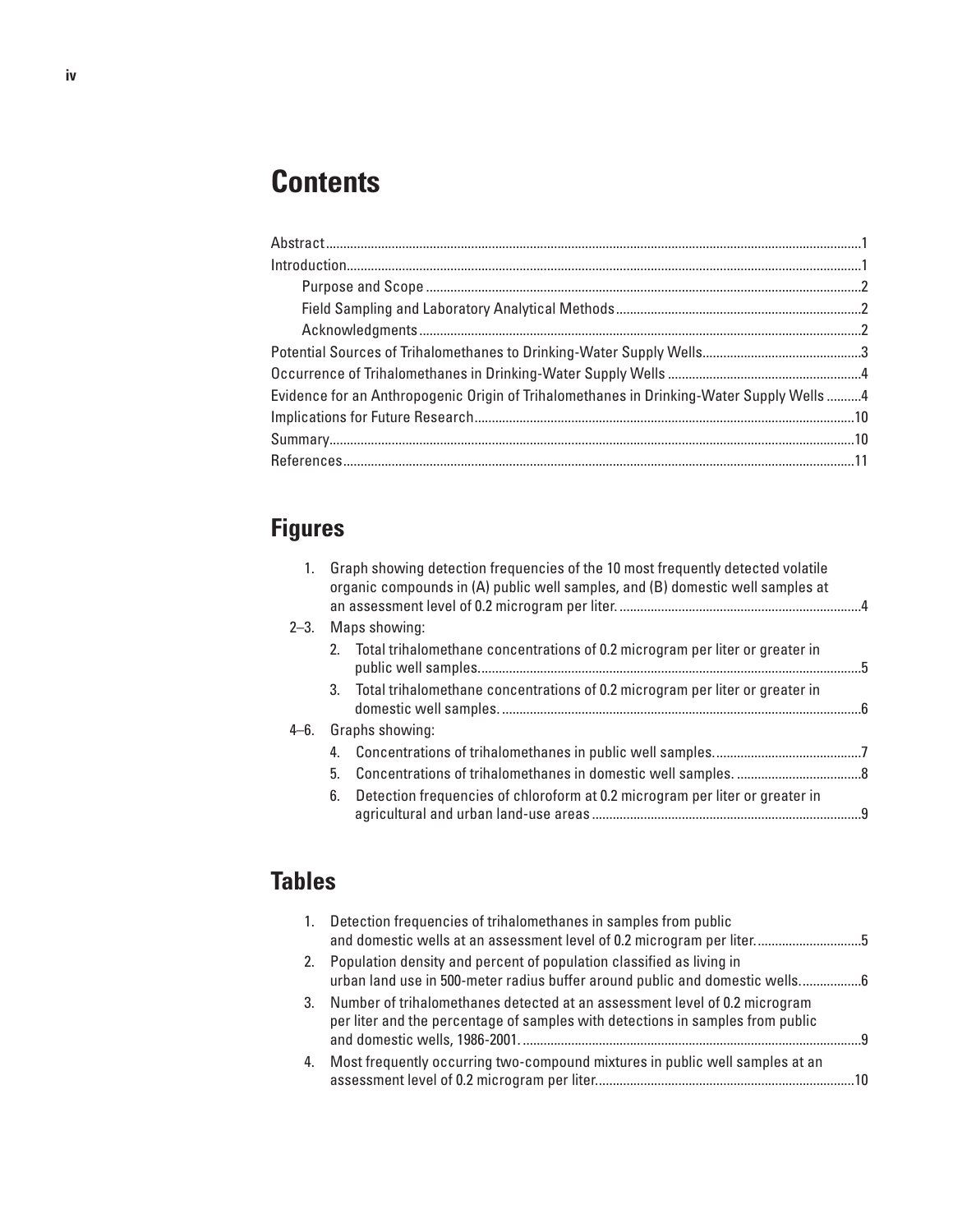# **Abbreviations and Acronyms:**

| $\mu$ g/L            | micrograms per liter                             |
|----------------------|--------------------------------------------------|
| >                    | greater than                                     |
| $\geq$               | greater than or equal to                         |
| Br                   | <b>Bromide</b>                                   |
| CaCl,                | Calcium chloride                                 |
| CHBr <sub>2</sub> Cl | Dibromochloromethane                             |
| CHBr <sub>3</sub>    | Tribromomethane (bromoform)                      |
| CHBrCI,              | <b>Bromodichloromethane</b>                      |
| CHCI <sub>3</sub>    | Trichloromethane (chloroform)                    |
| <b>CFCs</b>          | Chlorofluorocarbons                              |
| CI.                  | Chloride                                         |
| <b>CWSs</b>          | Community water systems                          |
| HCFC-22              | Hydrochlorofluorocarbon-22                       |
| <b>MCL</b>           | <b>Maximum Contaminant Level</b>                 |
| H <sub>0</sub> Br    | Hypobromous acid                                 |
| <b>HOCI</b>          | Hypochlorous acid                                |
| <b>MTBE</b>          | Methyl-tert butyl ether                          |
| <b>NaCl</b>          | Sodium chloride                                  |
| NAW0A                | <b>National Water-Quality Assessment Program</b> |
| <b>PWSs</b>          | Public water systems                             |
| <b>RCRA</b>          | Resource Conservation and Recovery Act           |
| <b>THMs</b>          | <b>Trihalomethanes</b>                           |
| <b>TTHM</b>          | Total trihalomethane                             |
| TRI                  | <b>Toxic Release Inventory</b>                   |
| <b>USEPA</b>         | U.S. Environmental Protection Agency             |
| <b>USGS</b>          | <b>U.S. Geological Survey</b>                    |
| <b>VOCs</b>          | Volatile organic compounds                       |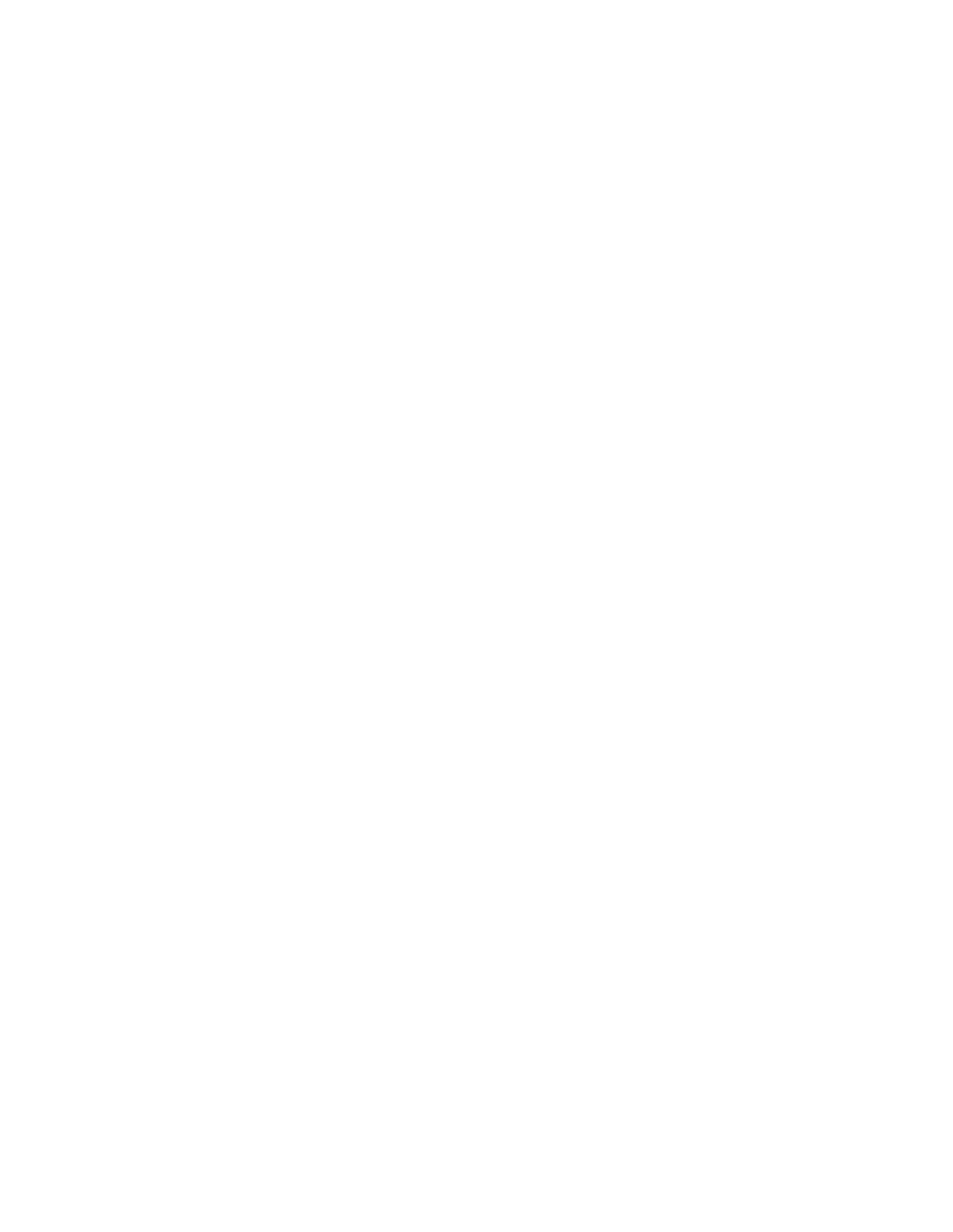## **Sources and Occurrence of Chloroform and Other Trihalomethanes in Drinking-Water Supply Wells in the United States, 1986–2001**

By Tamara Ivahnenko and John S. Zogorski

### **Abstract**

Chloroform and three other trihalomethanes (THMs) bromodichloromethane, dibromochloromethane, and bromoform—are disinfection by-products commonly produced during the chlorination of water and wastewater. Samples of untreated ground water from drinking-water supply wells (1,096 public and 2,400 domestic wells) were analyzed for THMs and other volatile organic compounds (VOCs) during 1986–2001, or compiled, as part of the U.S. Geological Survey's National Water-Quality Assessment Program. This report provides a summary of potential sources of THMs and of the occurrence and geographical distribution of THMs in samples from public and domestic wells. Evidence for an anthropogenic source of THMs and implications for future research also are presented.

Potential sources of THMs to both public and domestic wells include the discharge of chlorinated drinking water and wastewater that may be intentional or inadvertent. Intentional discharge includes the use of municipally supplied chlorinated water to irrigate lawns, golf courses, parks, gardens, and other areas; the use of septic systems; or the regulated discharge of chlorinated wastewater to surface waters or ground-water recharge facilities. Inadvertent discharge includes leakage of chlorinated water from swimming pools, spas, or distribution systems for drinking water or wastewater sewers. Statistical analyses indicate that population density, the percentage of urban land, and the number of Resource Conservation and Recovery Act hazardous-waste facilities near sampled wells are significantly associated with the probability of detection of chloroform, especially for public wells. Domestic wells may have several other sources of THMs, including the practice of well disinfection through shock chlorination, laundry wastewater containing bleach, and septic system effluent.

Chloroform was the most frequently detected VOC in samples from drinking-water supply wells (public and domestic wells) in the United States. Although chloroform was detected frequently in samples from public and domestic wells and the other THMs were detected in some samples, no concentrations in samples from either well type exceeded the U.S. Environmental Protection Agency's Maximum Contaminant

Level of 80 micrograms per liter for total THMs. Chloroform was detected in public well samples almost twice as frequently (11 percent) as in domestic well samples (5 percent). The other three THMs also were detected more frequently in public well samples than in domestic well samples. This detection pattern may be attributed to public wells having a higher pumping capacity than domestic wells. The higher capacity wells create a larger capture zone that potentially intercepts more urban and other land uses and associated point and nonpoint sources of contamination than the smaller capacity domestic wells.

THM detection frequencies in domestic well samples show a pattern of decreasing frequency with increasing bromide content, that is in the order: chloroform > bromodichloromethane ≥ dibromochloromethane ≥ bromoform. This same pattern has been documented in studies of water chlorination, indicating that an important source of chloroform and other THMs in drinking-water supply wells may be the recycling of chlorinated water and wastewater. Mixtures of THMs commonly occur in public well samples, and the most frequently occurring are combinations of the brominated THMs. These THMs have limited industrial production, few natural sources, and small or no reported direct releases to the environment. Therefore, industrial, commercial, or natural sources are not likely sources of the brominated THMs in public and domestic well samples. The THM detection frequency pattern, the cooccurrence of brominated THMs, and other lines of evidence indicate that the recycling of water with a history of chlorination is an important source of these compounds in samples from drinking-water supply wells.

### **Introduction**

Chloroform—also known by its formal name as trichloromethane (CHCl<sub>3</sub>)—was the most frequently detected volatile organic compound (VOC) in the Nation's ground water sampled by the U.S. Geological Survey's (USGS) National Water-Quality Assessment (NAWQA) Program (Squillace and others, 1999; Moran and others, 2002; Zogorski and others, 2006). Grady (2003) also reported chloroform as the most frequently detected VOC in a national study of both ground- and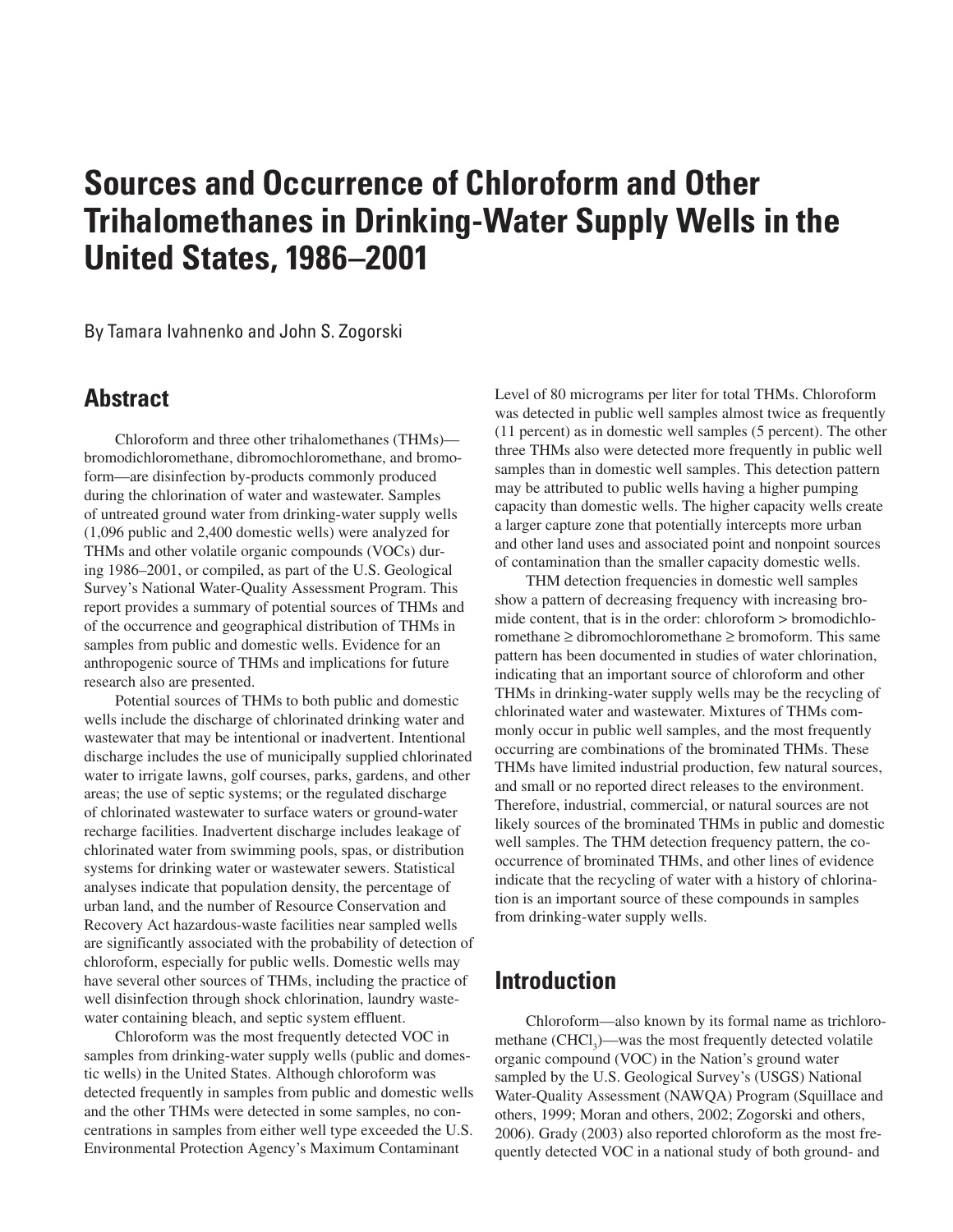surface-water sources of drinking water for community water systems (CWSs).

Chloroform and three other detected trihalomethanes (THMs)—bromodichloromethane, dibromochloromethane, and bromoform—are disinfection by-products commonly produced during the chlorination of water and wastewater. Strictly speaking, "trihalomethanes" applies to trihalogenated methanes containing any of the halogen atoms (chlorine, bromine, iodine, or fluorine), but this term will be used in this report to refer only to those containing either chlorine or bromine because these are the ones most commonly detected, or analyzed for, in chlorinated waters. The practice of treating large amounts of surface and ground water with chlorine for public health reasons began in the United States in Jersey City, New Jersey, in 1908, and since has become a standard procedure for CWSs across the Nation (Sawyer and McCarty, 1978). The primary purpose of chlorination of drinking water is to prevent the spread of waterborne diseases, especially fatal diseases such as cholera and typhoid. Although chlorination has been used to treat drinking water nationwide for almost 100 years, chloroform and other THMs were first identified by J.J. Rook in 1974 as being produced during the chlorination process (Rook, 1974).

The presence of chloroform in drinking water is a potential human-health concern. In 1986, the U.S. Environmental Protection Agency (USEPA) classified chloroform as a probable human carcinogen ("Group B2" carcinogen), based on evidence of its carcinogenicity in animals (U.S. Environmental Protection Agency, 2002). In 1998, the USEPA revised the carcinogenicity risk assessment of chloroform, stating that the compound is likely to be carcinogenic to humans by all routes of exposure at concentrations high enough to cause cytotoxicity and formation of regenerative nodules in susceptible tissues (U.S. Environmental Protection Agency, 2002). Bromodichloromethane and bromoform also are suspected human carcinogens, whereas insufficient data exist to assess the human carcinogenic potential of dichlorobromomethane (U.S. Environmental Protection Agency, 2004).

#### **Purpose and Scope**

This report provides a summary of potential sources of THMs and of the occurrence and geographical distribution of THMs in samples collected or compiled by the USGS's NAWQA Program from drinking-water supply wells (public and domestic wells) during 1986–2001. Samples of untreated water (collected at the wellhead and before any treatment or blending) from 1,096 public and 2,400 domestic wells were collected nationally between 1986 and 2001 or compiled as part of the NAWQA Program. A detailed description of the public and domestic well data sets is documented in Zogorski and others (2006) and Moran and others (2006). Previously, Squillace and others (1999) reported the occurrence of THMs and other VOCs in untreated ambient ground water for samples collected during 1985–1995. Evidence of recycling of chlorinated water as a source of anthropogenic chloroform and other THMs also is presented in this report. Implications for future research also are described. A more detailed summary of chloroform sources (including information on industrial, degradation, and natural sources), formation of THMs as disinfection by-products, transport, fate, occurrence, and effects of THMs on human health and aquatic organisms is presented in Ivahnenko and Barbash (2004).

Public wells are privately or publicly owned and provide ground-water supply for public water systems (PWSs). In this report, the discussion of public wells refers to the quality of water captured by wells that provide drinking water to PWSs that serve at least 25 individuals. Domestic wells are defined as privately owned, self-supplied sources for household water use (Moran and others, 2002).

#### **Field Sampling and Laboratory Analytical Methods**

NAWQA data-collection protocols and procedures for ground water (described in Koterba and others, 1995) were followed for the collection of samples for VOC analysis, as well as to characterize the water quality of the sampled aquifer. Laboratory analysis, including the description of the analytical methods and the associated quality-assurance/quality-control program, for the suite of 55 VOCs (including the four THMs) for the NAWQA Program are presented in Rose and Schroeder (1995) and Connor and others (1998). A summary of both the field and laboratory methods are described in Moran and others (2006).

In this report, all computations, including detection frequencies, were calculated at an assessment level of 0.2 microgram per liter (µg/L). The 0.2-µg/L assessment level represents the laboratory reporting value for the USGS prior to 1996 and for other data-contributing agencies. Because of improved field sampling protocols and analytical technology, the USGS laboratory reporting value was lowered after 1996; however, for consistency, concentrations of THMs in samples collected after 1996 were censored to 0.2 µg/L. The computation of total THMs in this report is the sum of all quantified concentrations of chloroform, bromodichloromethane, dibromochloromethane, and bromoform, censored to 0.2 µg/L.

#### **Acknowledgments**

The author thanks all the PWS managers and private homeowners for allowing water samples to be collected from their wells. Through their cooperation, a nationwide data set of water-quality information has been generated, providing researchers with the information to assess the state of the Nation's aquifers and drinking-water supply wells at local, regional, and national levels. The author also thanks the many USGS field technicians, hydrologists, and laboratory personnel who have collected and analyzed the water samples during the first decade of the NAWQA Program.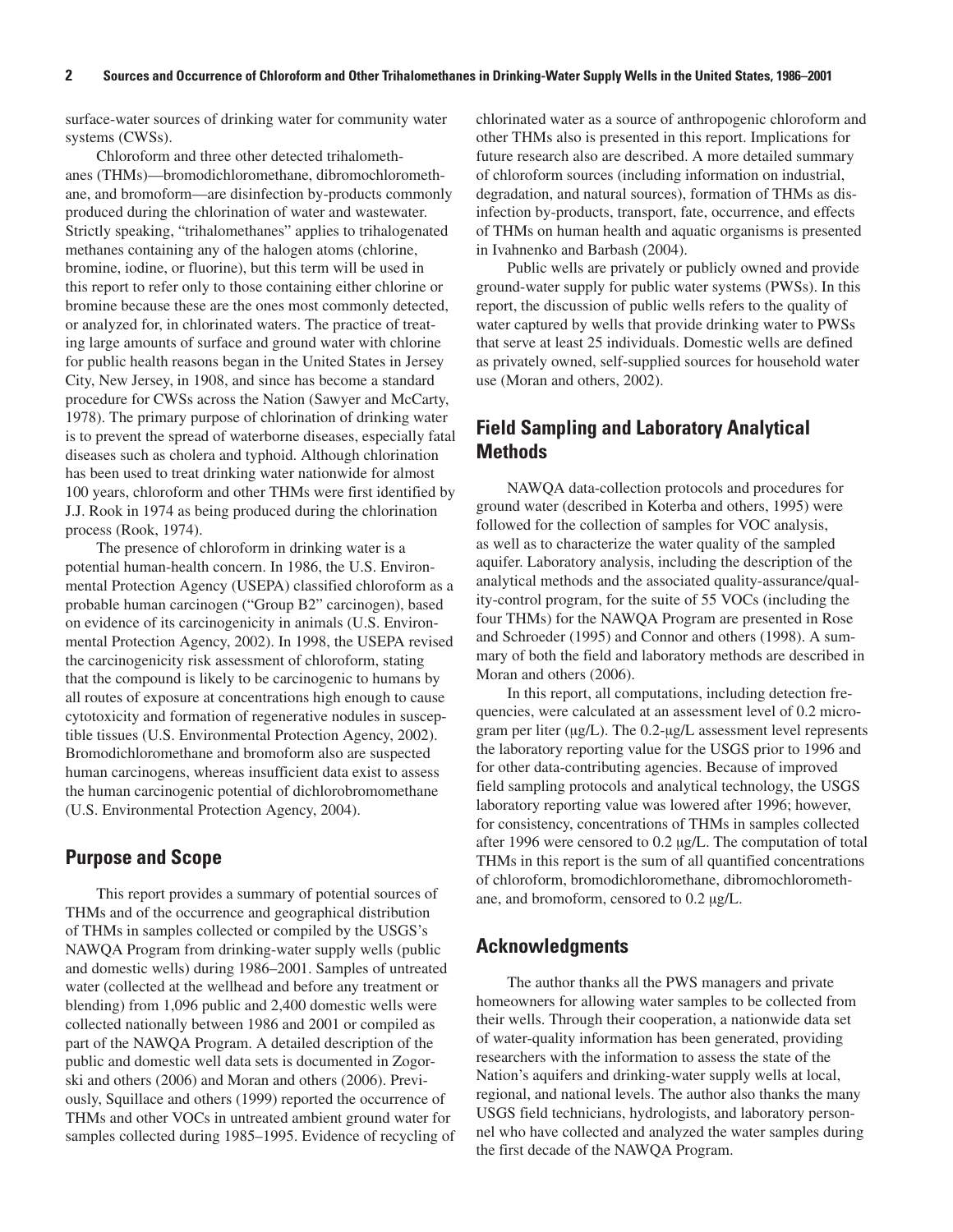## **Potential Sources of Trihalomethanes to Drinking-Water Supply Wells**

Chloroform and other THMs could originate from sources other than as by-products of water disinfection, and some of these industrial sources are documented on a nationwide basis in the USEPA's Toxic Release Inventory (TRI). In the United States, these direct releases to the environment have been reported annually and include air emissions, surfacewater discharges, underground injections, and releases to land. According to the TRI, approximately 1.1 million pounds of chloroform were released in 2003 by these routes across the Nation (U.S. Environmental Protection Agency, 2005a). The paper industry contributed 52 percent of the total emissions (mostly as air emissions), the chemical industry contributed 28 percent (mostly as air emissions), the Resource Conservation and Recovery Act (RCRA) solvent recovery industry contributed 12 percent (nearly all as underground injections), and the food industry contributed 8 percent (all as air emissions) (U.S. Environmental Protection Agency, 2005a). According to the TRI, dichlorobromomethane and bromoform had total releases of 89 and 182 pounds, respectively, in 2003 (U.S. Environmental Protection Agency, 2005a). For both compounds, the chemical industry was the primary contributor, either as waste to landfills or as air emissions. Dibromochloromethane is not listed in the TRI compilations.

The major industrial use of chloroform is for the production of hydrochlorofluorocarbon-22 (HCFC-22), a refrigerant to replace the ozone-depleting chlorofluorocarbons (CFCs) in home air conditioners and large commercial freezers. In 1999, 98 percent of the industrially produced chloroform was used in the manufacture of HCFC-22. The remaining 2 percent was used for a variety of commercial purposes including reagents and extraction solvents (Budvari, 1989; Mannsville Chemical Products Corporation, 1999), fumigants, insecticides, and a precursor for dyes and pesticides (Lucius and others, 1992; Agency of Toxic Substances and Disease Registry, 1997). In 1998, the most recent year with production data, about 46 million gallons of chloroform were produced by industry.

Industrial use of the other THMs (bromodichloromethane, dibromochloromethane, and bromoform) has been as solvents for fats, waxes and resins, fire-extinguishing agents, and an intermediate in chemical synthesis. Currently (2005), dibromochloromethane has no commercial use (Agency of Toxic Substances and Disease Registry, 2005), and bromodichloromethane primarily is used only as a chemical intermediate for organic synthesis (Agency of Toxic Substances and Disease Registry, 1989). Because of the limited or non-existent use of both dibromochloromethane and bromodichloromethane, no information on industrial production volume for these compounds is available. However, total industrial production of bromoform in 1997, the most recent year with production data, was estimated to be as much as 45,700 gallons (Agency of Toxic Substances and Disease Registry, 2005).

An important source of anthropogenic chloroform detected in ground water and surface water appears to be chlorinated drinking water and wastewater that is discharged intentionally into the hydrologic system. This includes wastewater from the bleaching processes in pulp and paper mills, wastewater generated from the manufacturing and processing of chloroform-containing chemicals and materials, effluent from hazardous-waste disposal sites, and rinse water from domestic and industrial cleaning and laundry operations. Other such sources include regulated discharges of chlorinated water from wastewater treatment plants, cooling tower blowdown from electric power generating plants, and combined sewer overflows (Agency for Toxic Substances and Disease Registry, 1997). Most of these intentional discharges, however, are expected to represent only minor contributions to total chloroform releases to the hydrologic system, relative to the amount of chloroform contributed by inadvertent releases of chlorinated drinking water and wastewater (Agency for Toxic Substances and Disease Registry, 1997).

Chlorinated drinking water from PWSs may enter the subsurface through the irrigation of lawns, gardens, golf courses, athletic fields, and parks, as well as leaking swimming pools, spas, or sewers for treated wastewater. In addition, the maintenance of a chlorine residual is required in the distribution systems of PWSs and increases the likelihood that leakage from these systems also will lead to the contamination of ground water and surface water by chloroform and other disinfection by-products. Solley and others (1998) estimated that the loss of treated drinking water through leaking distribution pipes and other unknown routes may be as high as 15 percent in some systems. Overall, an estimated 0.4 million gallons of chloroform are generated per year through the chlorination of drinking water in the United States (McCulloch, 2003).

Although most homeowners who obtain their water from private wells do not chlorinate their water prior to use, chloroform was found to be the most frequently detected VOC in domestic well water. Potential sources of chloroform to domestic wells include (1) shock chlorination, which is a periodic disinfection process in which a dilute solution of bleach is added directly to a well to eliminate bacterial contamination, and (2) laundry wastewater containing bleach. In both cases, chloroform is produced through the haloform reaction of chlorine (contained in bleach) with organic matter.

Septic systems also may be an important source of chloroform to ground water. Previous studies have documented the presence of chloroform in septic-system effluent (DeWalle and others, 1985; Ayers Associates, 1993), and several States have identified septic systems as a major source of ground-water contamination, second only to underground storage tanks (U.S. Environmental Protection Agency, 2000). In addition, the U.S. Environmental Protection Agency (2000) has noted that improperly designed, maintained, or operated septic systems can result in ground-water contamination in the vicinity of the system, especially if the degradation of the organic matter is incomplete. The detection of chloroform or other THMs in a domestic well sample could be an indicator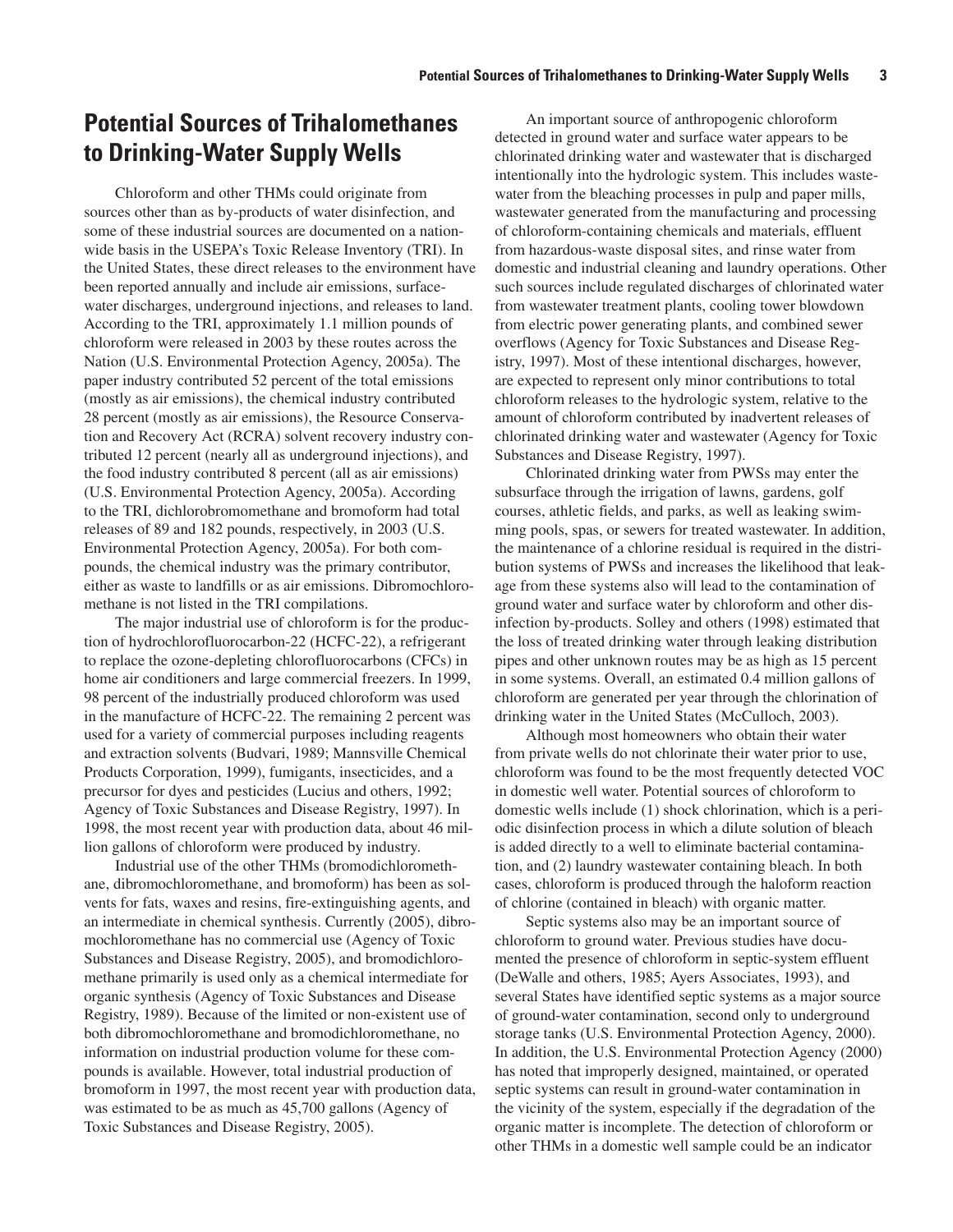of other possible health concerns (pathogenic microorganisms, for example) that may exist for the domestic well user (especially for those with untreated well water) whose well is in the vicinity of an improperly operating septic system.

Chloroform was originally considered of solely anthropogenic origins; however, several natural sources of chloroform have been identified. These include volcanic gases (Isidorov and others, 1990), marine algae (Gribble, 1994; Laturnus and others, 2002), and soil fungi (McCulloch, 2003). Although a natural substance, salt concentrations (NaCl and  $CaCl<sub>2</sub>$ ) have increased in the environment because of the use of these compounds for roadway deicing. A recent study (Princeton Geoscience, 2005) indicated that the abundance of chloride ions in the runoff of deicing meltwaters may be enhancing the natural chloroform formation process in nearby soils. Chloroform concentrations as high as 110 µg/L were determined in samples of shallow ground water adjacent to the paved surface. Although natural sources contribute approximately 90 percent of the total global calculated chloroform flux (McCulloch, 2003), evidence in the NAWQA-collected drinking-water well data is inconclusive about whether natural sources (including roadway deicing salts) contribute (and in what proportion) to chloroform in ground water. Marine algae also have been identified as natural sources for bromodichloromethane, dibromochloromethane, and bromoform (Gribble, 1994).

## **Occurrence of Trihalomethanes in Drinking-Water Supply Wells**

Of the 55 VOCs analyzed for by the NAWQA Program (Bender and others, 1999), chloroform was the most frequently detected VOC in samples from drinking-water supply wells. Chloroform was detected about twice as frequently in public well samples (11 percent) than in domestic well samples (5 percent), whereas other THMs occurred in public well samples 7 to 15 times more frequently than in domestic well samples (table 1). The other THMs (bromodichloromethane, dibromochloromethane, and bromoform) also were among the 10 most frequently detected VOCs in public well samples (fig. 1). Because the purpose of the NAWQA Program was to sample ambient, untreated ground water from different aquifers, the frequent and widespread occurrence of chloroform and the detection of other THMs in some samples was not expected.

The locations of the sampled wells and samples with total trihalomethane (TTHM) concentrations greater than 0.2 µg/L are shown in figure 2 for public wells and in figure 3 for domestic wells. Although chloroform and other THMs were detected frequently in public and domestic well samples, most TTHM concentrations were an order of magnitude lower than the USEPA Maximum Contaminant Level (MCL) of 80 µg/L. No individual THM concentrations in samples from either well type were greater than the USEPA's TTHM MCL of 80 µg/L (figs. 4 and 5). Median concentrations for individual THMs in samples with detections, from both public and domestic wells, ranged from 0.4 to 0.8 µg/L (figs. 4 and 5). Comparisons of THM concentrations to the USEPA's MCL are for informational purposes only, and do not indicate compliance with the drinking-water standard for water supplied by PWSs.



**Figure 1.** Detection frequencies of the 10 most frequently detected volatile organic compounds in (A) public well samples, and (B) domestic well samples at an assessment level of 0.2 microgram per liter.

## **Evidence for an Anthropogenic Origin of Trihalomethanes in Drinking-Water Supply Wells**

The greater frequency of THM detection in public well samples than in domestic well samples may be due to public wells having greater pumping capacities than domestic wells. These higher production capacities in public wells create a larger capture zone, greater drawdown, and faster movement of water from the top of the water table (including water containing surface-derived anthropogenic compounds that have migrated to the water table) to the well screen than the comparatively low production capacities of domestic wells (Bruce and Oelsner, 2001). The larger capture zone of the public wells also may include multiple land uses and point (as well as nonpoint) sources of VOCs (Stackelberg and others, 2000, 2001).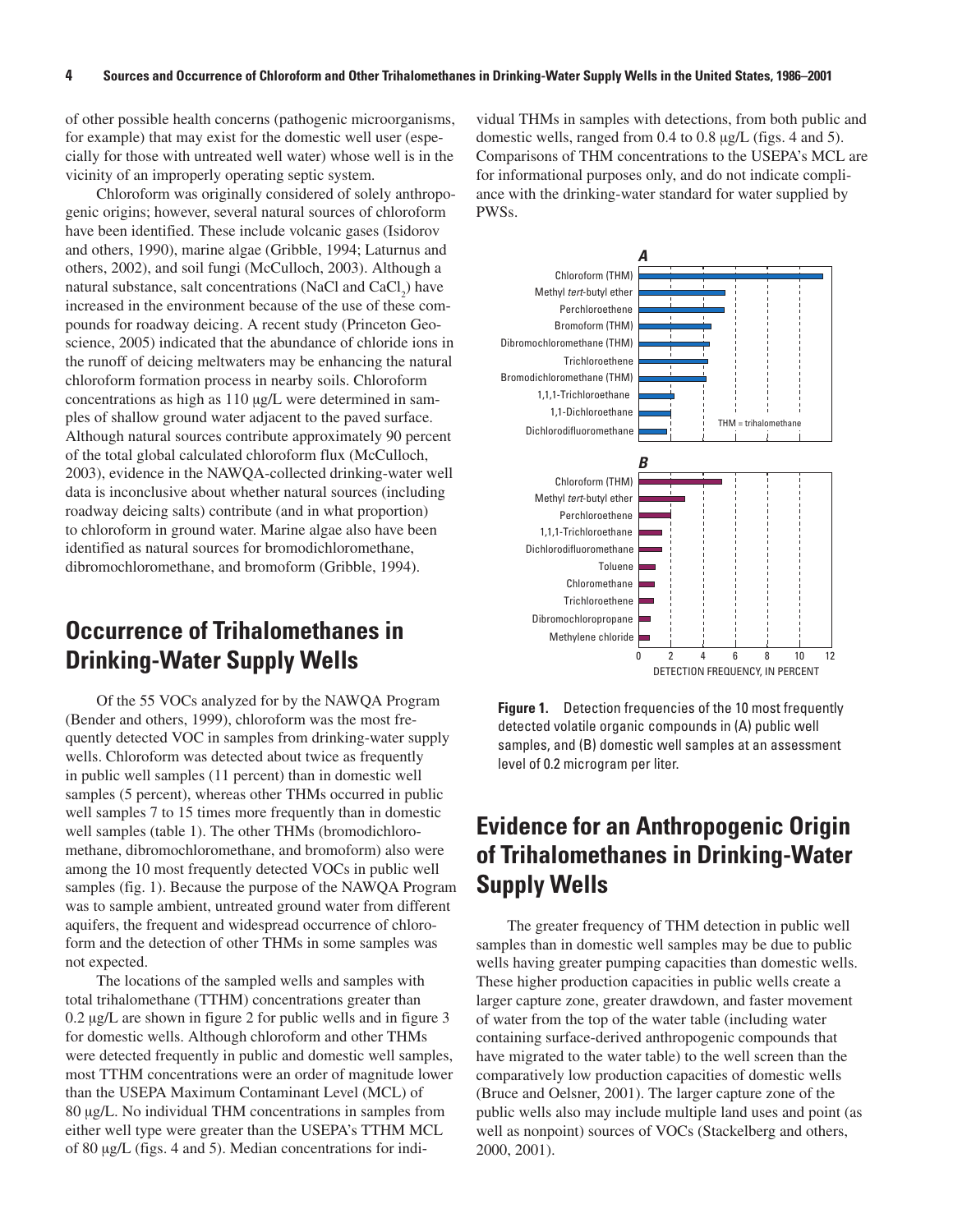**Table 1.** Detection frequencies of trihalomethanes in samples from public and domestic wells at an assessment level of 0.2 microgram per liter.

| <b>Compound name</b> | <b>Chemical</b><br>formula | Number of<br>samples | Number of<br>detections | <b>Detection frequency,</b><br>in percent |  |  |
|----------------------|----------------------------|----------------------|-------------------------|-------------------------------------------|--|--|
| Public wells         |                            |                      |                         |                                           |  |  |
| Chloroform           | CHCl <sub>2</sub>          | 1,092                | 125                     | 11.4                                      |  |  |
| Bromodichloromethane | CHBrCl <sub>2</sub>        | 1,095                | 46                      | 4.2                                       |  |  |
| Dibromochloromethane | CHBr <sub>2</sub> Cl       | 1,095                | 48                      | 4.4                                       |  |  |
| <b>Bromoform</b>     | CHBr <sub>2</sub>          | 1,096                | 49                      | 4.5                                       |  |  |
| Domestic wells       |                            |                      |                         |                                           |  |  |
| Chloroform           | CHCl <sub>2</sub>          | 2,400                | 124                     | 5.2                                       |  |  |
| Bromodichloromethane | CHBrCl <sub>2</sub>        | 2,400                | 14                      | 0.6                                       |  |  |
| Dibromochloromethane | CHBr <sub>2</sub> Cl       | 2,400                | 12                      | 0.5                                       |  |  |
| <b>Bromoform</b>     | CHBr <sub>2</sub>          | 2,399                | 8                       | 0.3                                       |  |  |



Base modified from U.S. Geological Survey digital data, 1:2,000,000, 1990 Albers Equal-Area Projection North American Datum of 1983

**Figure 2.** Total trihalomethane concentrations of 0.2 microgram per liter or greater in public well samples.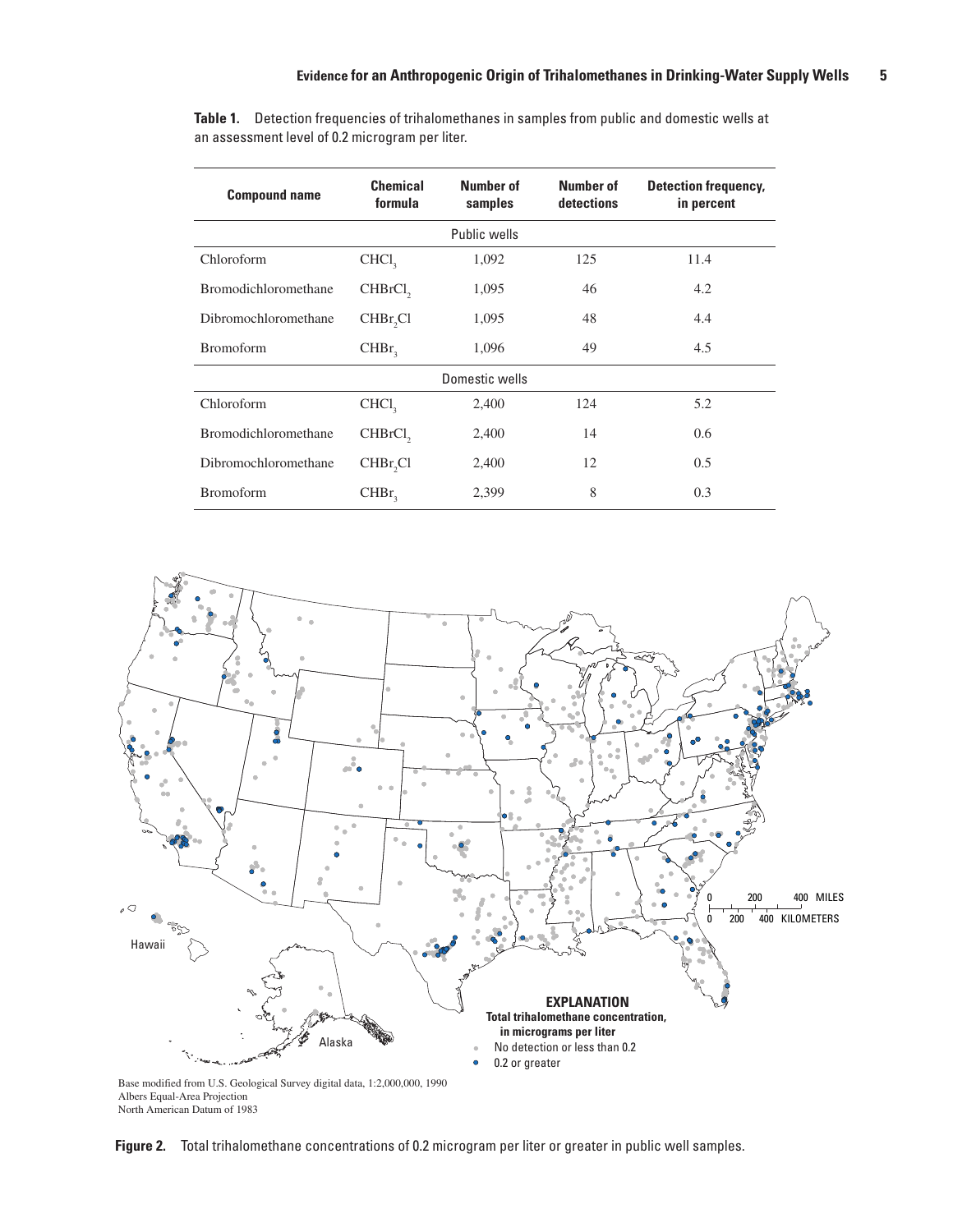

**Figure 3.** Total trihalomethane concentrations of 0.2 microgram per liter or greater in domestic well samples.

The greater detection frequency of chloroform and other THMs in public well samples than in domestic well samples also may be due to the larger likelihood of THM sources in the capture zone as indicated by the greater population density and greater amount of land classified as urban in proximity to public wells. Squillace and others (1999) reported that the probability of detecting one or more VOCs in ground water increased with increasing population density. Spatial analysis of 500-meter radius buffers around public and domestic wells using the 1990 Census data (U.S. Bureau of the Census, 1991) indicates that the buffers for public wells have an average population density about six times greater than buffers for domestic wells (table 2). In addition, a threefold greater percentage of the population was classified as living in urban areas near public wells than near domestic wells.

Chloroform and other THMs were detected in ground water beneath a broad range of land-use settings including not only urban, residential, and industrial locations, but also agricultural, forested, and other undeveloped areas. As might have been expected, among those studies that compared different land-use settings, detection frequencies of chloroform were higher beneath urban areas than beneath agricultural

areas (fig. 6) (Stackelberg and others, 1997; Grady and Mullaney, 1998; Squillace and others, 1999). In addition, the percentage of urban land and RCRA hazardous-waste facilities near sampled wells have been shown to be factors statistically associated with the detections of chloroform in public and domestic well samples (Zogorski and others, 2006; Squillace and Moran, 2006).

**Table 2.** Population density and percent of population classified as living in urban land use in 500-meter radius buffer around public and domestic wells.

| <b>Type of wells</b> | <b>Average population</b><br>density<br>(persons per square<br>mile) | <b>Urban population as</b><br>percentage of total<br>population |
|----------------------|----------------------------------------------------------------------|-----------------------------------------------------------------|
| Public wells         | 423                                                                  | 41                                                              |
| Domestic wells       | 73                                                                   | 14                                                              |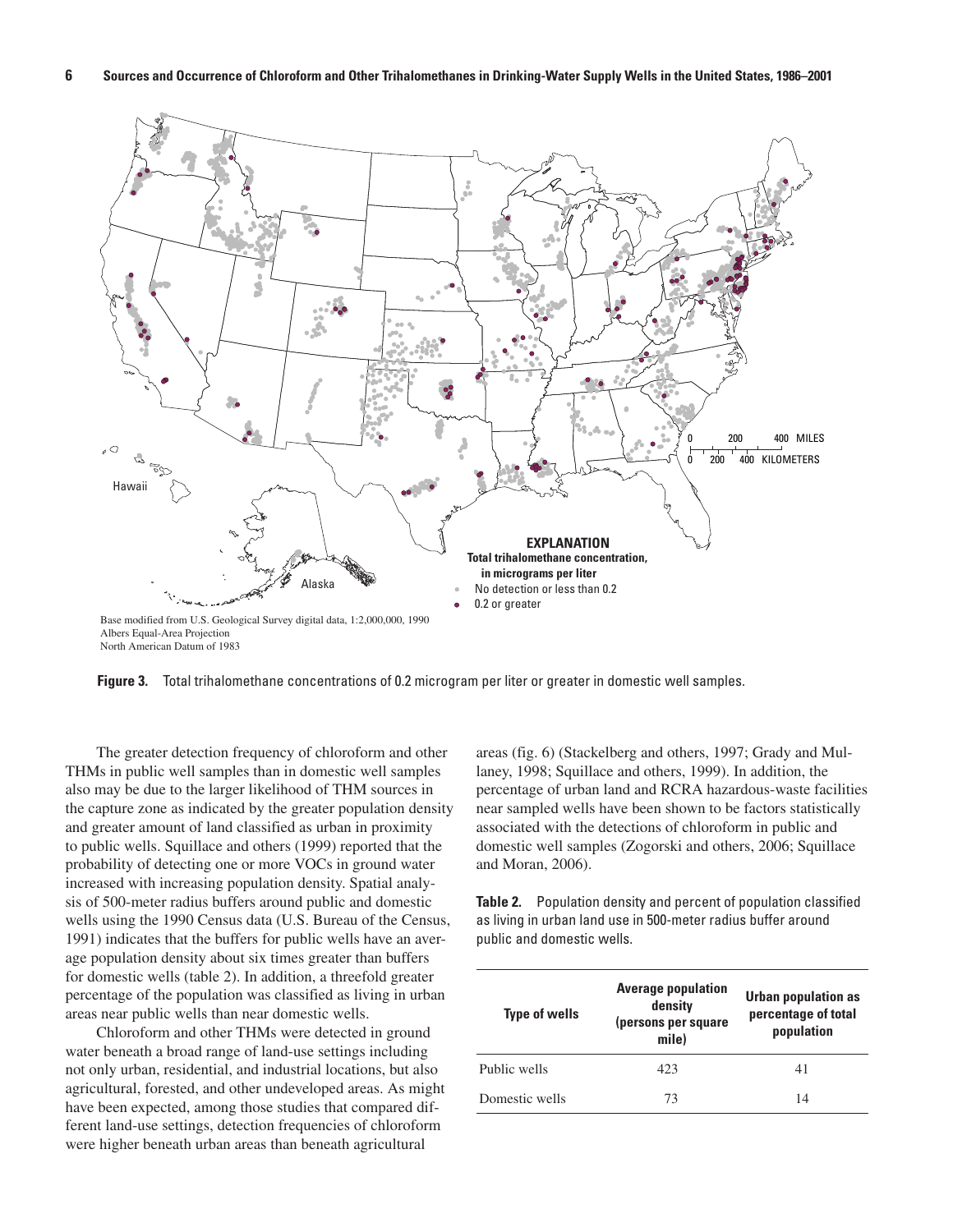

 $^1$  The MCL of 80 micrograms per liter is for the sum of the concentrations of four trihalomethanes including chloroform, bromodichloromethane, dibromochloromethane, and bromoform (U.S. Environmental Protection Agency, 2004).

#### **EXPLANATION**

- **VOC concentration for a sample—**Results from several analytical methods, with differing sensitivity for a  $+$ specific VOC with time, as well as between VOCs, are shown in the bar concentration chart. Multiple samples of equal concentration will appear as a single symbol
- **Median concentration**
- 14.8 **Detection frequency, in percent, at an assessment level of 0.2 microgram per liter**
- 163 **Number of detections at an assessment level of 0.2 microgram per liter**
- 1,096 **Number of samples**
- **U.S. Environmental Protection Agency Maximum Contaminant Level (MCL) for total trihalomethanes**
- **Assessment level of 0.2 microgram per liter**

**Figure 4.** Concentrations of trihalomethanes in public well samples.

When the bromide ion is present during chlorination, either as a naturally occurring substance or as a commonly occurring contaminant in the chlorine used for disinfection (U.S. Environmental Protection Agency, 2005b), the haloform reaction generally produces one or more of the brominated THMs in addition to chloroform (Boyce and Hornig, 1983). This occurs even if bromide concentrations are several orders of magnitude lower than chlorine concentrations on a molar basis (Luong and others, 1982). Formation of brominated THMs occurs under such conditions because (1) free chlorine oxidizes bromide to free bromine  $(HOCl + Br \rightarrow HOBr +$ Cl- ) much more rapidly than it reacts with dissolved organic matter (Luong and others, 1982), and (2) free bromine is a more powerful halogenating agent than free chlorine (Rook, 1974).

At low molar ratios of bromide ion to free chlorine (0.03 or less), the yields of the four principal THMs generated during chlorination of water decrease with increasing bromination of the product in the following order: CHCl<sub>2</sub> > CHBrCl<sub>2</sub> ≥  $CHBr_2Cl \geq CHBr_3$  (Luong and others, 1982; Summers and others, 1993). This trend also was evident among the concentrations of the THMs formed during the study of the THM formation potential of agricultural drainage waters from the Sacramento-San Joaquin Delta, California (Fujii and others, 1998). Results from studies where more than one THM has been detected in the hydrologic system commonly show the same trend among the detection frequencies for these compounds (Rook, 1974; Westrick and others, 1984; Voelker, 1989; Kolpin and Thurman, 1995; Stackelberg and others, 1997; Reiser and O'Brien, 1998; Lungren and Lopes, 1999; Squillace and others, 1999; Inkpen and others, 2000; Thiros, 2000; Grady and Casey, 2001; Moran and others, 2002). Such observations indicate that the presence of brominated THMs might be used as a valuable criterion for distinguishing chlorination-treated waters from other potential sources of chloroform in the hydrologic system—especially if the concentrations among the four principal THMs (or detection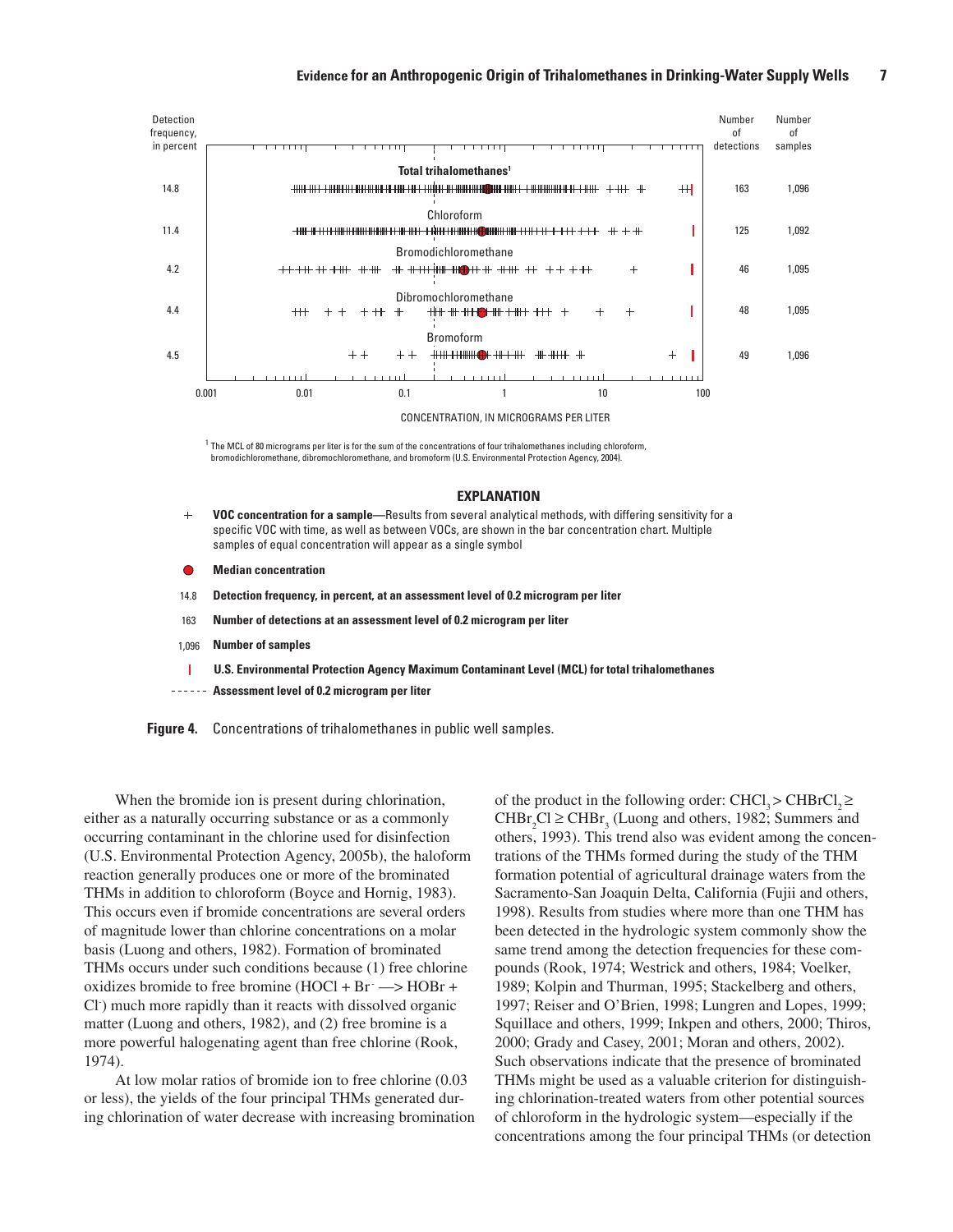

 $^1$  The MCL of 80 micrograms per liter is for the sum of the concentrations of four trihalomethanes including chloroform, bromodichloromethane, dibromochloromethane, and bromoform (U.S. Environmental Protection Agency, 2004).

#### **EXPLANATION**

- **VOC concentration for a sample—**Results from several analytical methods, with differing sensitivity for a  $+$ specific VOC with time, as well as between VOCs, are shown in the bar concentration chart. Multiple samples of equal concentration will appear as a single symbol
- **Median concentration**
- 5.3 **Detection frequency, in percent, at an assessment level of 0.2 microgram per liter**
- 128 **Number of detections at an assessment level of 0.2 microgram per liter**
- 2,400 **Number of samples**
- **U.S. Environmental Protection Agency Maximum Contaminant Level (MCL) for total trihalomethanes**
- **Assessment level of 0.2 microgram per liter**

**Figure 5.** Concentrations of trihalomethanes in domestic well samples.

frequencies, if based on the same detection limit for all four compounds) have the trend noted above.

Detection frequencies of THMs in samples from domestic wells show the trend of decreasing detection frequency with increasing bromide, that is, in the following order:  $CHCl<sub>3</sub> > CHBrCl<sub>2</sub> \geq CHBr<sub>2</sub>Cl \geq CHBr<sub>3</sub>$  (table 1), indicating that chlorinated water may be the source. This pattern is less evident for public well samples; however, mixtures of two of more THMs occurred in 5.4 percent of public well samples (table 3), or about 37 percent of the samples that had one or more THM present. Of these mixtures, the most frequently occurring were combinations of the brominated THMs (table 4). In addition, the percentage of public well samples with detections of one or more THMs decreases with the number of THMs detected (table 3), whereas this pattern is not as evident for domestic well samples. In general, the brominated THMs are more predominant in public well samples than in domestic well samples, indicating that the capture of chlorinated water may be the primary source of THMs in public well samples; however, the detection of all four of the THMs

in domestic well samples also indicates an anthropogenic source for these wells.

The brominated THMs have limited industrial production, few natural sources, and small or no reported direct releases to the environment, as noted previously. Therefore, industrial, commercial, or natural sources are not likely sources of the brominated THMs to public and domestic wells. Furthermore, the national distribution (figs. 2 and 3) and occurrence of chloroform and the brominated THMs in both public and domestic well samples and the occurrence pattern  $(CHCI<sub>3</sub> > CHBrCl<sub>2</sub> \ge CHBr<sub>2</sub>Cl \ge CHBr<sub>3</sub>$  for domestic well samples indicates that the source of the compounds may be the result of the nationwide practice of water chlorination and use of bleach in households.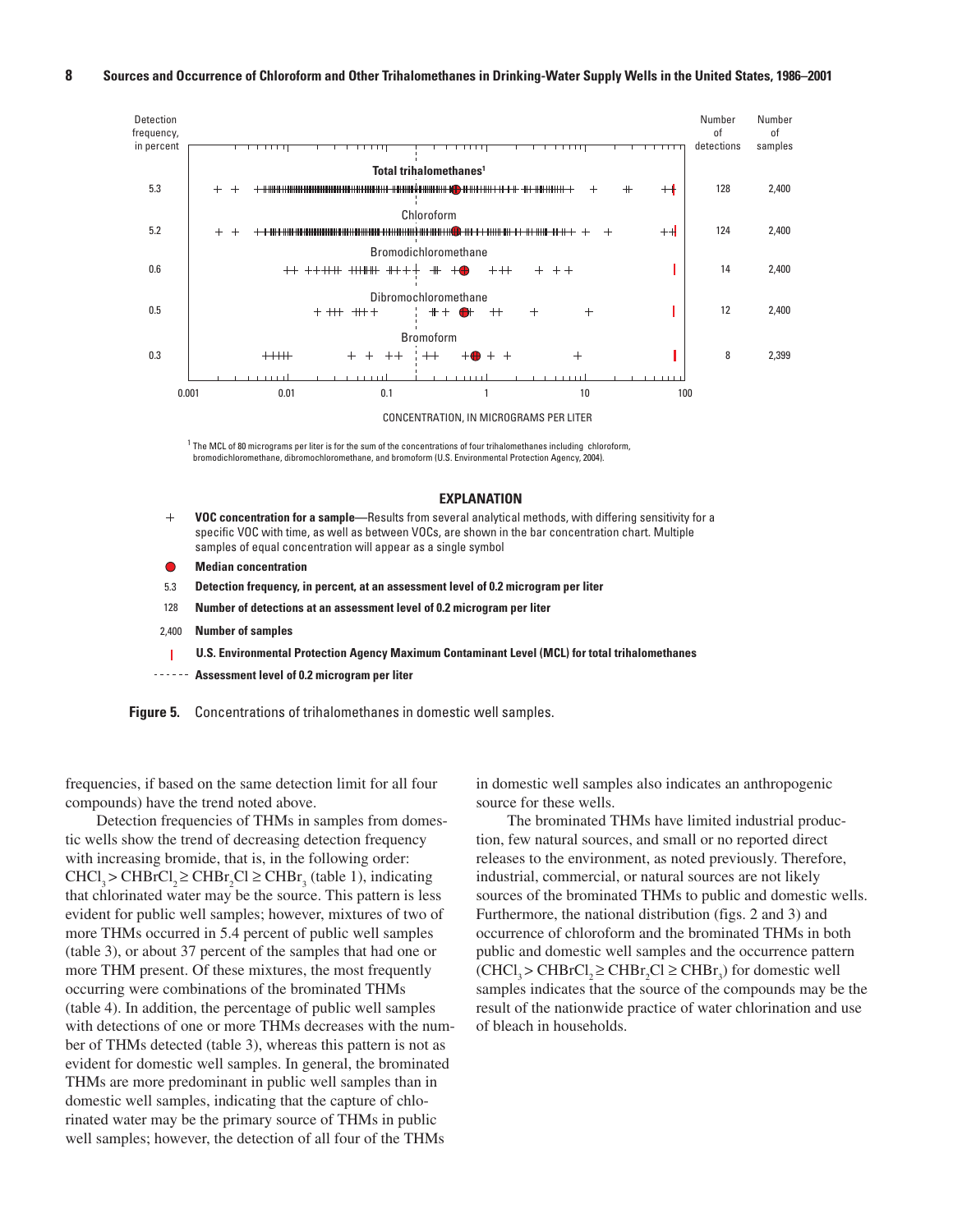



|                                       | Number of trihalomethanes detected |            |         |              |           |             |
|---------------------------------------|------------------------------------|------------|---------|--------------|-----------|-------------|
| <b>Category</b>                       | <b>None</b>                        | <b>One</b> | Two     | <b>Three</b> | Four      | Two or more |
| <b>Public Wells</b>                   |                                    |            |         |              |           |             |
| Number of samples                     | 935                                | 103        | 25      | 17           | 16        | 58          |
| Percentage of samples with detections | 85.3                               | 9.4        | 2.3     | 1.6          | 1.5       | 5.4         |
| Domestic Wells                        |                                    |            |         |              |           |             |
| Number of samples                     | 2,274                              | 111        | 4       | 5            | 6         | 15          |
| Percentage of samples with detections | 94.8                               | 4.6        | $\cdot$ | $\cdot$      | $\cdot$ 2 | .6          |

**Table 3.** Number of trihalomethanes detected at an assessment level of 0.2 microgram per liter and the percentage of samples with detections in samples from public and domestic wells, 1986-2001.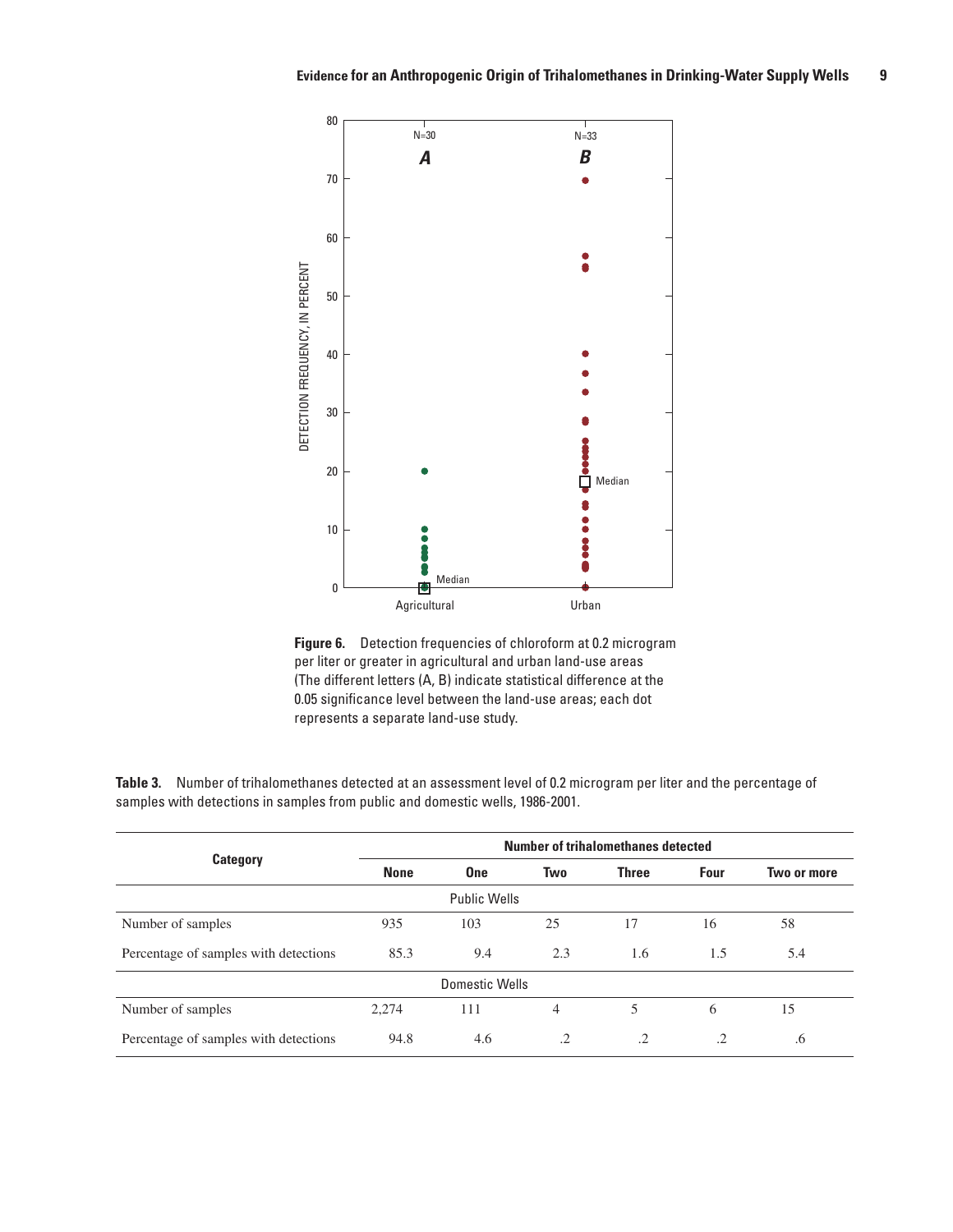**Table 4.** Most frequently occurring two-compound mixtures in public well samples at an assessment level of 0.2 microgram per liter.

[VOC, volatile organic compound; MTBE, methyl-*tert* butyl ether]

|                | <b>Mixture</b>              | <b>Number of</b>            | <b>Detection</b> |                          |  |
|----------------|-----------------------------|-----------------------------|------------------|--------------------------|--|
| <b>Rank</b>    | <b>Trihalomethane</b>       | <b>Second VOC</b>           | detections       | frequency, in<br>percent |  |
| 1              | <b>Bromodichloromethane</b> | Dibromochloromethane        | 37               | 3.4                      |  |
| $\overline{c}$ | Chloroform                  | <b>Bromodichloromethane</b> | 35               | 3.2                      |  |
| 3              | Dibromochloromethane        | <b>Bromoform</b>            | 32               | 2.9                      |  |
| $\overline{4}$ | Chloroform                  | Dibromochloromethane        | 27               | 2.5                      |  |
| $\overline{5}$ | <b>Bromodichloromethane</b> | <b>Bromoform</b>            | 22               | 2.0                      |  |
| 6              | Chloroform                  | <b>Bromoform</b>            | 19               | 1.7                      |  |
| 7              | Chloroform                  | Trichloroethene             | 17               | 1.6                      |  |
| 8              | Chloroform                  | Perchloroethene             | 15               | 1.4                      |  |
| 9              | Chloroform                  | 1,1,1-Trichloroethane       | 14               | 1.3                      |  |
| 10             | Chloroform                  | <b>MTBE</b>                 | 13               | 1.2                      |  |

### **Implications for Future Research**

The widespread occurrence of chloroform in samples from drinking-water supply wells may be especially important with regards to the presence of other disinfection by-products, for example, haloacetic acids, which have a USEPA MCL of 60 µg/L for the total concentration of five compounds (U.S. Environmental Protection Agency, 2001). Studies to assess the extent of the occurrence, transport pathways, and concentration ranges of haloacetic acids and other disinfection by-products are needed because little national, regional, or aquiferscale data exist for these compounds, especially for domestic wells. Other areas of possible future research include more detailed information regarding the spatial distributions and temporal variability of anthropogenic sources of THMs, especially chlorinated drinking water and wastewater derived from leaking water distribution lines and wastewater sewers, as well as chlorinated water used to irrigate lawns, golf courses, parks, gardens, and other urban and residential settings.

### **Summary**

Chloroform and three other trihalomethanes (THMs) bromodichloromethane, dibromochloromethane, and bromoform—are disinfection by-products commonly produced during the chlorination of water and wastewater. As part of the U.S. Geological Survey's National Water-Quality Assessment

(NAWQA) Program, samples of untreated ground water from drinking-water supply wells (1,096 public and 2,400 domestic wells) were analyzed for THMs and other volatile organic compounds (VOCs) during 1986–2001, or compiled from other studies. This report provides a summary of potential sources of THMs and of the occurrence and geographical distribution of THMs in these samples and presents evidence for an anthropogenic source of chloroform and other THMs. Implications for future research also are presented.

Potential sources of THMs to both public and domestic wells include the use and discharge of chlorinated drinking water and wastewater that may be intentional. These potential sources include the use of municipally supplied chlorinated water to irrigate lawns, golf courses, parks, gardens, and other areas; the use of septic systems; or the regulated discharge of chlorinated wastewater to surface waters or ground-water recharge facilities. Other potential sources of THMs to public and domestic wells also may be inadvertent including leakage of chlorinated water from swimming pools, spas, or distribution systems for drinking water or wastewater sewers.

Although most water from domestic wells is not chlorinated prior to use, chloroform was found to be the most frequently detected VOC in domestic well samples. Several potential additional sources of chloroform include shock chlorination, in which a dilute solution of bleach is added directly to the well to eliminate bacterial contamination, and laundry wastewater containing bleach. In both cases, chloroform is produced through the haloform reaction of chlorine (contained in bleach) with organic matter. Also, chloroform has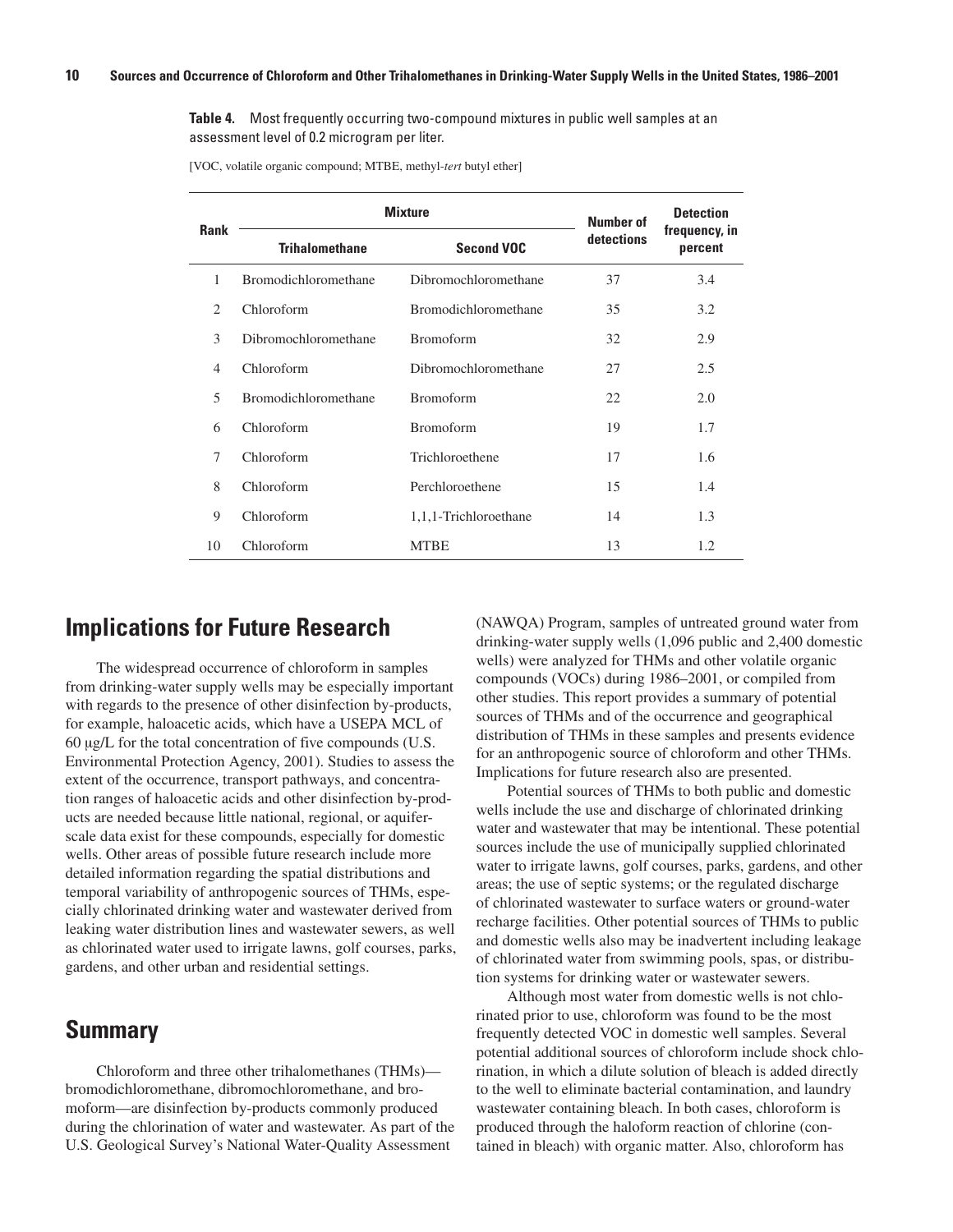been documented in septic-system effluent, and improperly designed, maintained, or operated septic systems can result in ground-water contamination in the vicinity of the system. The detection of chloroform or other THMs in a domestic well sample could be an indicator of other possible health concerns (pathogenic microorganisms, for example) that may exist for the domestic well user (especially for those with untreated well water) whose well is in the vicinity of an improperly operating septic system.

Chloroform also was the most frequently detected VOC in public well samples collected or compiled by the U.S. Geological Survey's NAWQA Program. The other THMs—bromodichloromethane, dibromochloromethane, and bromoform—were among the 10 most frequently detected VOCs in the NAWQA data sets for public well samples. The widespread occurrence and frequency of THMs in public and domestic well samples, however, was not expected, as the purpose of the NAWQA Program was to sample ambient, untreated ground water from a large number of aquifers across the Nation. Although chloroform was detected frequently in public and domestic well samples and other THMs were present in some samples, no total THM concentrations in samples from either well type exceeded the U.S. Environmental Protection Agency's Maximum Contaminant Level of 80 micrograms per liter (µg/L).

Chloroform was detected about twice as frequently in public well samples than in domestic well samples, which may be due to the generally higher capacity public wells generating a larger capture zone in land-use areas classified as urban. The larger capture zone for public wells could incorporate multiple land uses and a greater number of point and nonpoint contamination sources than the smaller capture zone of domestic wells. Chloroform was detected in ground water in a broad range of land-use settings; however, the detection frequencies of chloroform were higher beneath urban areas than beneath agricultural areas. Statistical analyses indicate that population density, percentage of urban land, and the number of Resource Conservation and Recovery Act hazardous-waste facilities near the sampled wells have a significant association with the detection of chloroform.

 THM detection frequencies for public and domestic well samples at an assessment level of 0.2  $\mu$ g/L showed a general pattern of decreasing frequency with increasing bromide content, that is chloroform > bromodichloromethane ≥ dibromochloromethane ≥ bromoform. This pattern is more evident for the domestic well samples than for the public well samples. Because this same detection frequency pattern of chloroform > bromodichloromethane ≥ dibromochloromethane ≥ bromoform has been reported previously for chlorinated waters, it might be used as a criterion for distinguishing THMs resulting from water with a history of chlorination from other potential sources of chloroform and other THMs in the hydrologic system.

Chloroform in drinking-water supply wells could originate from many sources. However, the observation that chloroform commonly occurred in mixtures with the other

THMs, especially in public well samples, and that the detection frequency of the THMs was in the following order: chloroform > bromodichloromethane ≥ dibromochloromethane ≥ bromoform in many of the public and domestic well samples, indicate that chlorinated drinking water and/or wastewater are important sources of THMs in samples from supply wells. Additionally, the brominated THMs have limited industrial

production, few natural sources, and small or no reported direct releases to the environment, and are not likely sources of the brominated THMs in public and domestic well samples.

## **References**

- Agency for Toxic Substances and Disease Registry, 1989, Toxicological profile for bromodichloromethane: U.S. Department of Health and Human Services, Public Health Service, Agency for Toxic Substances and Disease Registry, Research Triangle Institute, 77 p.
- Agency for Toxic Substances and Disease Registry, 1997, Toxicological profile for chloroform: U.S. Department of Health and Human Services, Public Health Service, Agency for Toxic Substances and Disease Registry, Research Triangle Institute, 293 p.
- Agency for Toxic Substances and Disease Registry, 2005, Toxicological profile for bromoform and dibromochloromethane: accessed October 20, 2005, at *http://www.atsdr. cdc.gov/toxprofiles/tp130.pdf*
- Ayers Associates, 1993, Onsite sewage disposal system research in Florida—an evaluation of current onsite sewage disposal system (OSDS) practices in Florida: Tampa, Fla., Ayers Associates, 191 p.
- Bender, D.A., Zogorski, J.S., Halde, M.J., and Rowe, B.L., 1999, Selection procedure and salient information for volatile organic compounds emphasized in the National Water-Quality Assessment Program: U.S. Geological Survey Open-File Report 99–182, 32 p.
- Boyce, S.D., and Hornig, J.F., 1983, Reaction pathways of trihalomethane formation from the halogenation of dihydroxyaromatic model compounds for humic acid: Environmental Science & Technology, v. 17, no. 4, p. 202–211.
- Bruce, B.W., and Oelsner, G.P., 2001, Contrasting water quality from paired domestic/public supply wells, Central High Plains: Journal of American Water Resources Association, v. 37, no. 5, p. 1389–1404.
- Budvari, Susan, ed., 1989, The Merck Index: Rahway, N.J., Merck and Company, Inc. [variously paged].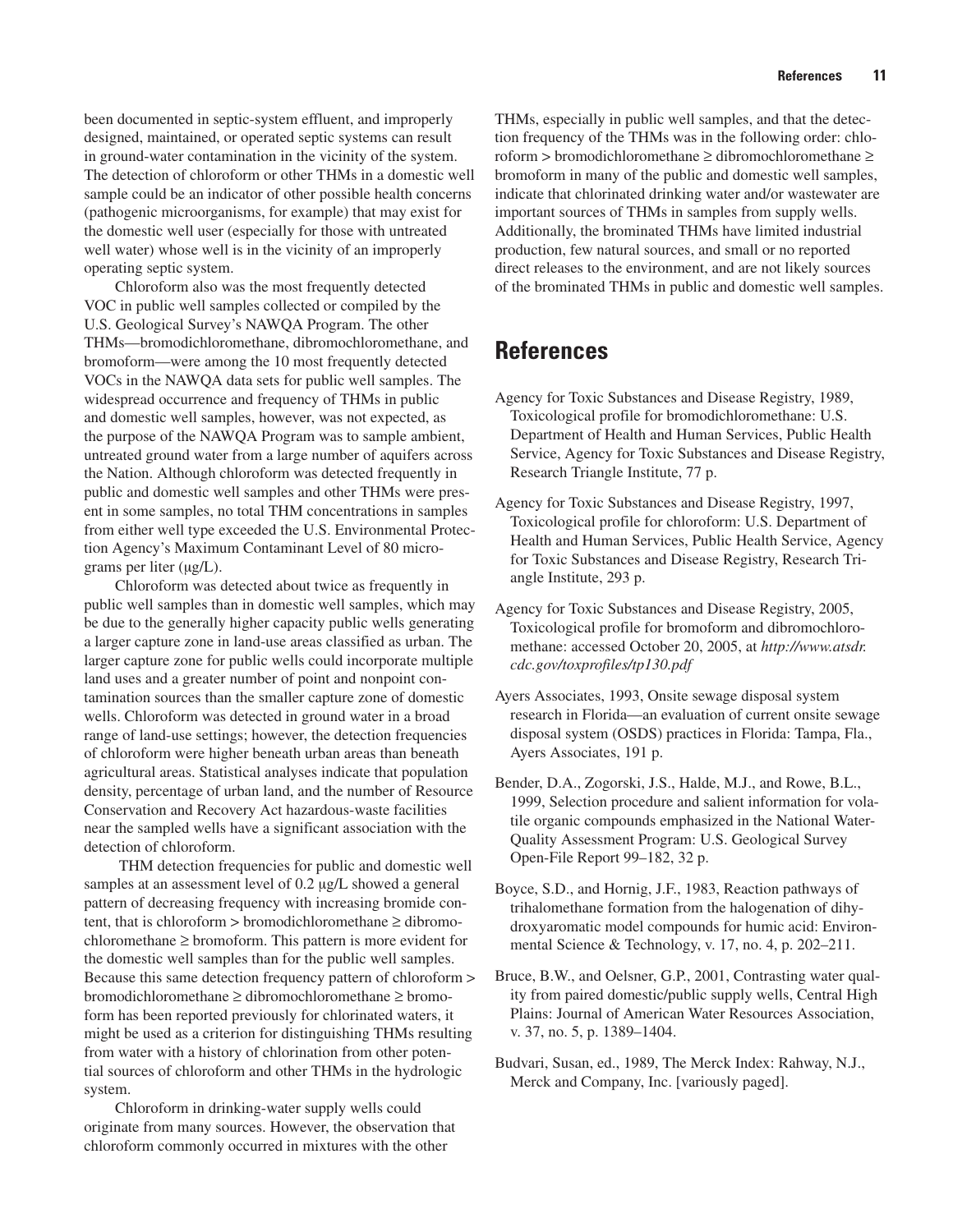#### **12 Sources and Occurrence of Chloroform and Other Trihalomethanes in Drinking-Water Supply Wells in the United States, 1986–2001**

Connor, B.F., Rose, D.L., Noriega, M.C., Murtagh, L.K., and Abney, S.R., 1998, Methods of analysis by the U.S. Geological Survey National Water Quality Laboratory—determinations of 86 volatile organic compounds in water by gas chromotography/mass spectrometry, including detections less than reporting limits: U.S. Geological Survey Open-File Report 97–829, 78 p.

DeWalle, F.B., Kalman, D.A., Norman, D., Sung, J., and Plews, G., 1985, Determination of toxic chemicals in effluent from household septic tanks: U.S. Environmental Protection Agency Technical Report 600/2–85/050, 25 p.

Fujii, Roger, Ranalli, A.J., Aiken, G.R., and Bergamaschi, B.A., 1998, Dissolved organic carbon concentrations and compositions, and trihalomethane formation potentials in waters from agricultural peat soils, Sacramento-San Joaquin Delta, California—implications for drinking-water quality: U.S. Geological Survey Water-Resources Investigations Report 98–4147, 75 p.

Grady, S.J., 2003, A national survey of methyl *tert*-butyl ether and other volatile organic compounds in drinking water sources—results of the Random Survey: U.S. Geological Survey Water-Resources Investigations Report 02–4079, 85 p.

Grady, S.J., and Casey, G.D., 2001, Occurrence and distribution of methyl *tert*-butyl ether and other volatile organic compounds in drinking water in the Northeast and Mid-Atlantic regions of the United States, 1993–98: U.S. Geological Survey Water-Resources Investigations Report 00–4228, 123 p.

Grady S.J., and Mullaney, J.R., 1998, Natural and human factors affecting shallow water quality in surficial aquifers in the Connecticut, Housatonic and Thames River Basins: U.S. Geological Survey Water-Resources Investigations Report 98–4042, 81 p.

Gribble, G.W., 1994, The natural production of chlorinated compounds: Environmental Science & Technology, v. 28, no. 7, p. 310A–319A.

Inkpen, E.L., Tesoriero, A.J., Ebbert, J.C., Silva, S.R., and Sandstrom, M.W., 2000, Ground-water quality in regional, agricultural, and urban settings in the Puget Sound Basin, Washington and British Columbia, 1996–1998: U.S. Geological Survey Water-Resources Investigations Report 00–4100, 66 p.

Isidorov, V.A., Zenkevich, I.G., and Ioffe, B.V., 1990, Volatile organic compounds in solfataric gases: Journal Atmospheric Chemistry, v. 10, no. 3, p. 329–340.

Ivahnenko, Tamara, and Barbash, J.E., 2004, Chloroform in the hydrologic system—sources, transport, fate, occurrence and effects on human health and aquatic organisms: U.S. Geological Survey Scientific Investigations Report 2004–5137, 34 p.

Kolpin, D.W., and Thurman, E.M., 1995, Postflood occurrence of selected agricultural chemicals and volatile organic compounds in near-surface unconsolidated aquifers in the Upper Mississippi River Basin, 1993: U.S. Geological Survey Circular 1120–G, 20 p.

Koterba, M.T., Wilde, F.D., and Lapham, W.W., 1995, Ground-water data-collection protocols and procedures for the National Water-Quality Assessment Program—collection and documentation of water-quality samples and related data: U.S. Geological Survey Open-File Report 95–399, 113 p.

Laturnus, Frank; Haselmann, K.F.; Borch, Thomas; and Gron, Christian, 2002, Terrestrial natural sources of trichloromethane (chloroform, CHCl<sub>3</sub>)—an overview: Biochemistry, v. 60, no. 2, p. 121–139.

Lucius, J.E., Olhoeft, G.R., Hill, P.L., and Duke, S.K., 1992, Properties and hazards of 108 selected substances—1992 edition: U.S. Geological Survey Open-File Report 92–527, p. 191–195.

Lungren, R.F., and Lopes, T.J., 1999, Occurrence, distribution, and trends of volatile organic compounds in the Ohio River and its major tributaries, 1987–96: U.S. Geological Survey Water-Resources Investigations Report 99–4257, 89 p.

Luong, T.V., Peters, C.J., and Perry, Roger, 1982, Influence of bromide and ammonia upon the formation of trihalomethanes under water-treatment conditions: Environmental Science & Technology, v. 16, no. 8, p. 473–479.

Mannsville Chemical Products Corporation, 1999, Chemical products synopsis, chloroform: Adams, N.Y., Mannsville Chemical Products Corporation, 2 p.

McCulloch, A., 2003, Chloroform in the environment—occurrence, sources, sinks and effects: Chemosphere, v. 50, no. 10, p. 1291–1308.

Moran, M.J., Lapham, W.W., Rowe, B.L., and Zogorski, J.S., 2002, Occurrence and status of volatile organic compounds in ground water from rural, untreated, self-supplied, domestic wells in the United States, 1986–1999: U.S. Geological Survey Water-Resources Investigations Report 02–4085, 51 p.

Moran, M.J., Zogorski, J.S., and Rowe, B.L., 2006, Approach to an assessment of volatile organic compounds in the Nations's ground water and drinking-water supply wells: U.S. Geological Survey Open-File Report 2005–1452, 36 p.